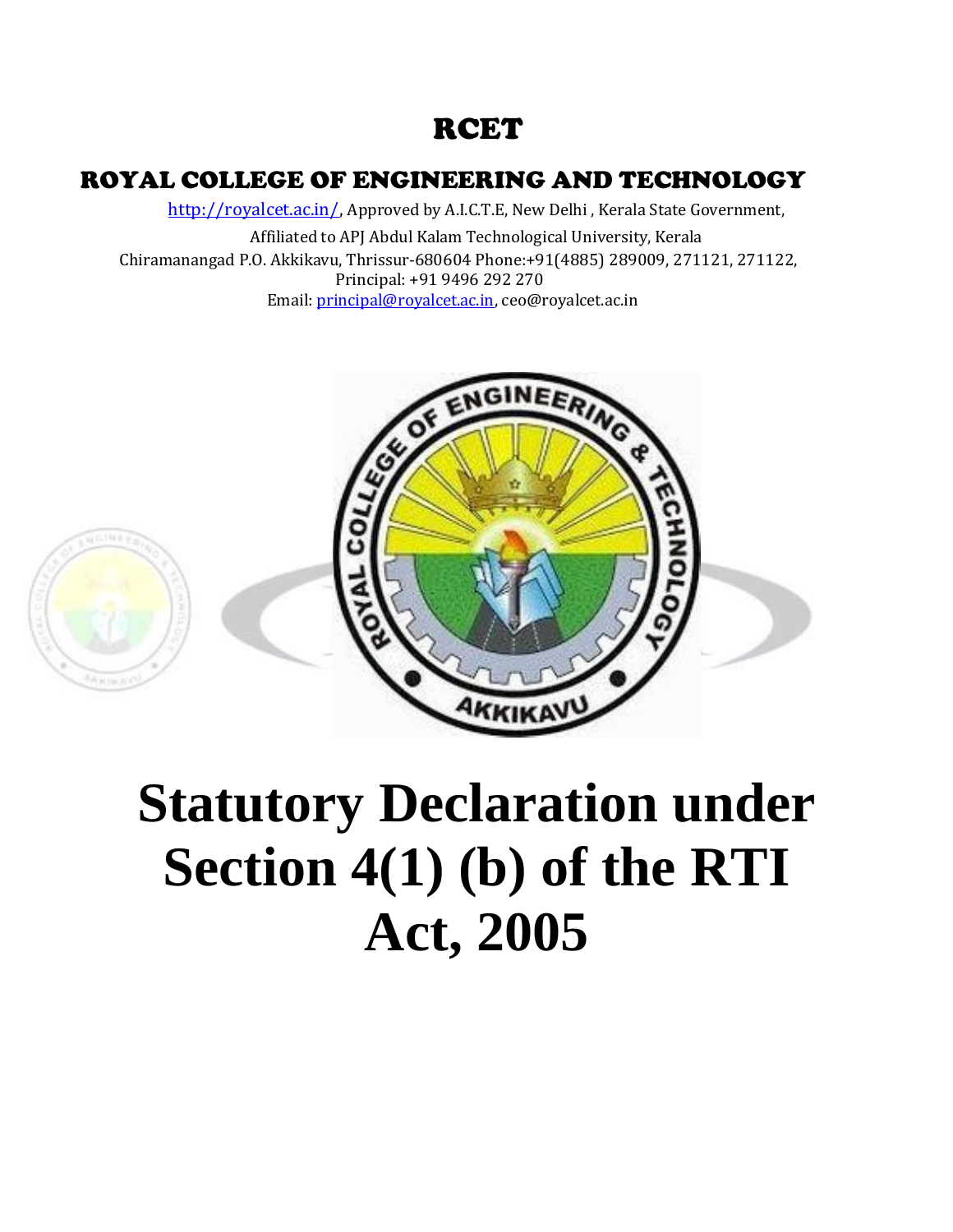# **Statutory Declaration under Section 4 (1)**

# **(b) Right to Information (RTI) Act, 2005**

### **The particulars of the organization**

| Sl. No:      | <b>Title</b>                          | <b>Details</b>                                                                                                                                                                |  |
|--------------|---------------------------------------|-------------------------------------------------------------------------------------------------------------------------------------------------------------------------------|--|
| 1.           | of<br>the I<br>Name<br>Organization   | ROYAL COLLEGE OF ENGINEERING AND TECHNOLOGY                                                                                                                                   |  |
| 2.           | Postal address of the<br>organization | Chiramanangad P.O. Akkikavu, Thrissur-680604<br>Phone:+91(4885) 289009, 271121, 271122, Principal: +91<br>9496 292 270<br>Email: principal@royalcet.ac.in, ceo@royalcet.ac.in |  |
| 3.           | Website                               | https://www.royalcet.ac.in                                                                                                                                                    |  |
| 4.           | E-mail                                | principal@royalcet.ac.in                                                                                                                                                      |  |
| 5.           | <b>Phone Number</b>                   | $+91-(4885)$ 271121                                                                                                                                                           |  |
| 6.           | Fax Number                            | +91-(4885) 289009                                                                                                                                                             |  |
| 7.<br>14 E a | Approval<br>and<br>affiliation        | Approved by AICTE<br>Recognized by Govt. of Kerala, DTE<br>Affiliated to APJ Abdul Kalam Technological University,<br>Kerala                                                  |  |
| 8.           | <b>CEO</b>                            | V. P. SALIM                                                                                                                                                                   |  |
| 9.           | The Principal                         | Dr. S. P.SUBRAMANIAN                                                                                                                                                          |  |

Working Hours: 9:00 am to 4:00 pm

Holidays: The college shall remain closed on second and fourth Saturday, Sunday and Public Holidays as declared by Government of Kerala.

#### **Courses Offered:**

**UG:**

- 1. Civil Engineering
- 2. Computer Science and Engineering
- 3. Electronics and Communication Engineering
- 4. Electrical and Electronics Engineering
- 5. Mechanical Engineering

#### **PG:**

- 1. Computer Science and Engineering
- 2. Communication Engineering